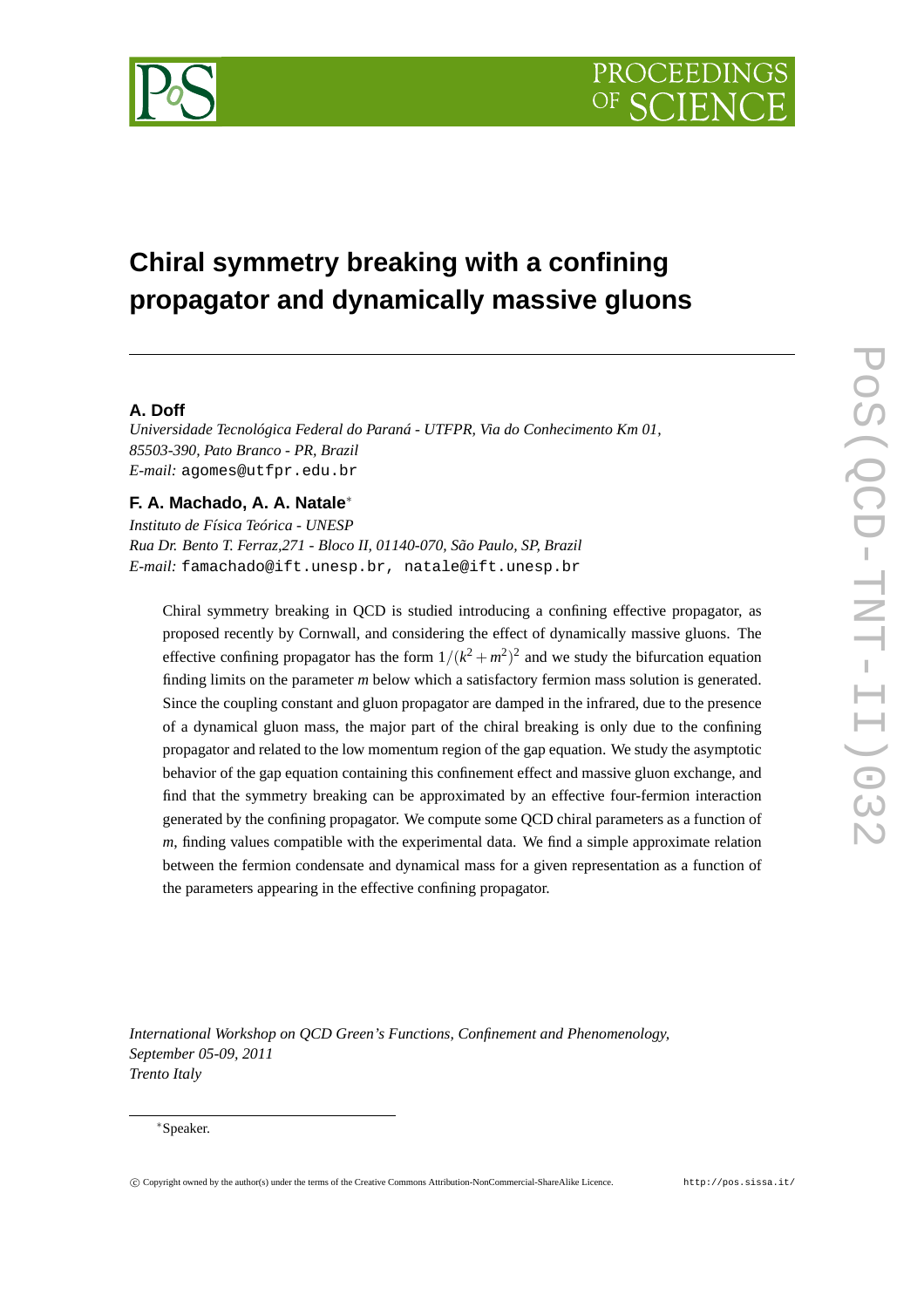# **1. Introduction**

QCD has two main properties: the chiral symmetry breaking (CSB) or dynamical quark mass generation and confinement of quarks and gluons. Both phenomena are related to the nonperturbative infrared (IR) dynamics. The most usual non-perturbative method to study these properties is QCD simulation on the lattice, but it is also possible to study dynamical mass generation in the continuous space-time through Schwinger-Dyson equations (SDE) [1]. Another fundamental QCD property is that the gluon may have a dynamically generated mass, as suggested many years ago by Cornwall [2], and this property has been thoroughly studied recently [3, 4, 5]. We may say nowadays that there are strong evidences for this fact as observed in lattice QCD simulations [6], whose results show nice compatibility with the SDE calculations [4].

It is usually assumed that the fermionic gap equation can generate CSB only above a certain critical coupling equal to  $\alpha_c(0) \equiv (g_c^2/4\pi) \ge (\pi/3C_2)$ , where  $C_2$  is the Casimir eigenvalue of the fundamental representation. Actually it was suggested for fermions in a generic representation *R* of non-Abelian gauge theories a hypothetical Casimir scaling law for fermion mass generation  $\alpha_{\rm s}C_2(R) \approx \mathcal{O}(1)$  [7], which is a consequence of the fermionic SDE without the existence of a dynamical gauge boson mass. Unfortunately the beautiful scenario of dynamical gluon mass generation, which may have deep implications for confinement [2], poses a problem for the study of CSB through SDE. When gluons acquire a dynamical mass it has been shown that the coupling constant freezes in the infrared, i.e. develops a non-perturbative infrared fixed point [8], with the following behavior:

$$
\bar{g}^2(k^2) = \frac{1}{b \ln[(k^2 + 4m_g^2)/\Lambda_{QCD}^2]},
$$
\n(1.1)

where  $b = (11N - 2n_f)/48\pi^2$  for the  $SU(N)$  group with  $n_f$  flavors. For quarks in the fundamental representation  $C_2 = 4/3$  and  $m_g \equiv m_g(k^2 = 0) \approx 2\Lambda_{QCD} \approx 500 - 600$  MeV, the phenomenologically preferred infrared value of the gluon mass [9], this charge's value at the infrared fixed point  $(\alpha_s(0) \equiv \bar{g}^2(0)/4\pi)$  is of order 0.5, while it should be at least a factor 2 larger to trigger CSB. Furthermore, the gluon propagator in the fermionic SDE kernel no longer behaves as  $1/k<sup>2</sup>$  but as  $1/(k^2 + m_g^2)$  in the infrared, what provides an extra damping in the gap equation. The consequence is that this equation does not generate dynamical quark masses  $(M(k^2))$  compatible with the experimental data! However if quarks were in higher dimensional representation, with higher values for the Casimir operator, it would still be possible to generate some CSB [10, 11].

The fact that if gluons acquire a dynamical mass we cannot obtain non-trivial solutions for the fermionic SDE was discussed in several papers [12, 13]. It could be said that the SDE are inappropriate to discuss CSB, but this is hardly the case in view of the successful results obtained through this approach in what concerns the gluonic sector. Therefore we can guess that some physical input is missing in the quark SDE. Before discussing a solution recently proposed by Cornwall to solve this problem [14], it is interesting to recollect some lattice and phenomenological results that are intimately related to this problem. One important result of heavy quark phenomenology, consistent with lattice QCD, is that the potential felt by quarks in the fundamental representation is given by  $V_F(r) = K_F r - \frac{4}{3}$  $\frac{4}{3} \frac{\alpha_s}{r}$ , where the first term is linear with the distance and proportional to the string tension  $K_F$  generating a confining force. The second term, of order  $\alpha_s$ , the strong coupling constant, describes the one gluon exchange contribution. On the other hand the classical potential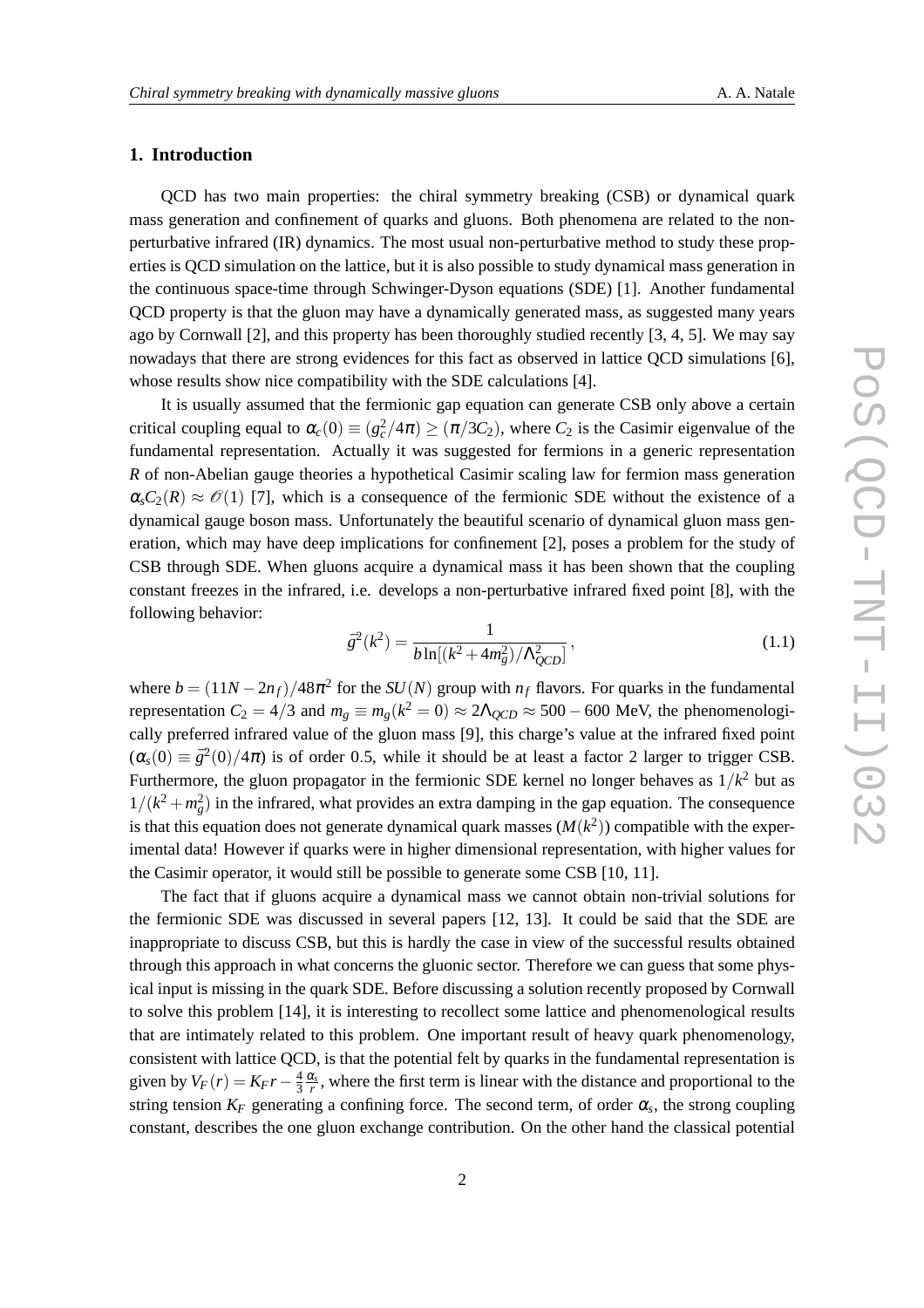between static quark charges is related to the Fourier transform of the time-time component of the full gluon propagator in the following way

$$
V(\mathbf{r}) = -\frac{2C_2}{\pi} \int d^3\mathbf{q} \alpha_s(\mathbf{q}^2) \Delta_{00}(\mathbf{q}) \exp^{i\mathbf{q}.\mathbf{r}} , \qquad (1.2)
$$

where the bold terms, **q** and **r**, are 3-vectors. As noticed in Ref.[15] the linear confining term of the potential (*KFr*) cannot be obtained from the gluon propagator determined in the lattice or from the gluonic SDE, i.e. we could roughly say that the dynamically massive gluon propagator also does not lead to quark confinement as it may not lead to CSB.

Another important QCD lattice result that is connected to the CSB mechanism, is the observation that most of the chiral breaking is related to the very low momenta component of the gluon, i.e. CSB is associated to the deep infrared region [16], which is the region dominated by the linear confining potential. Finally, from a phenomenological point of view, we cannot neglect the many successful results obtained by Nambu-Jona-Lasinio type of quark models, which are effective fourfermion interactions explaining most of the CSB strong interaction phenomenology. We believe that it is extremely difficult to generate such effective theories when we deal only with massive one-gluon exchange, with their infrared damped propagator and frozen coupling constant.

We can resume the previous paragraphs saying that lattice QCD appear to demand a linear potential between quarks and a CSB mechanism typical of very low momenta gluons, and on the other hand the phenomenological data seems to demand a strong interaction between quarks in order to generate an effective four-fermion interaction. We can add to these arguments the following results: a) *SU*(2) lattice simulations have shown that that the removal of confining center vortices restore the chiral symmetry [17, 18]; b) In the case of adjoint fermions we may have CSB without confinement [19], what may be due to the large Casimir value present in the gap equation with massive one-gluon exchange [10, 11]. Therefore the one-gluon massive gap equation may drive CSB, although this breaking will be related to the exchange of intermediate momenta gluons [11]. We then have several indications that confinement may play an important role in CSB. Cornwall proposed recently an effective propagator for the gap equation, based on confinement and entropy criteria, that cures the problem of CSB in the presence of dynamically massive gluons [14]. We complement Cornwall's paper in some points, and, particularly, show that most of the chiral breaking happens at very low momenta, what is compatible with the lattice simulations. We study the bifurcation equation finding limits on the parameters appearing in the effective propagator, below which a satisfactory fermion mass solution is generated. We study the asymptotic behavior of the new gap equation containing the confinement effect and massive gauge boson exchange, and find that the symmetry breaking can be approximated by an effective four-fermion interaction generated by the confining propagator, in agreement with phenomenological quark models with this type of interaction. We compute some QCD chiral parameters, finding values compatible with the experimental data, and obtain a simple approximate relation between the fermion condensate and dynamical quark mass for a given representation as a function of the parameters appearing in the effective confining propagator.

## **2. Confining propagator and bifurcation of the gap equation**

Confinement was introduced explicitly into the gap equation through the following *effective*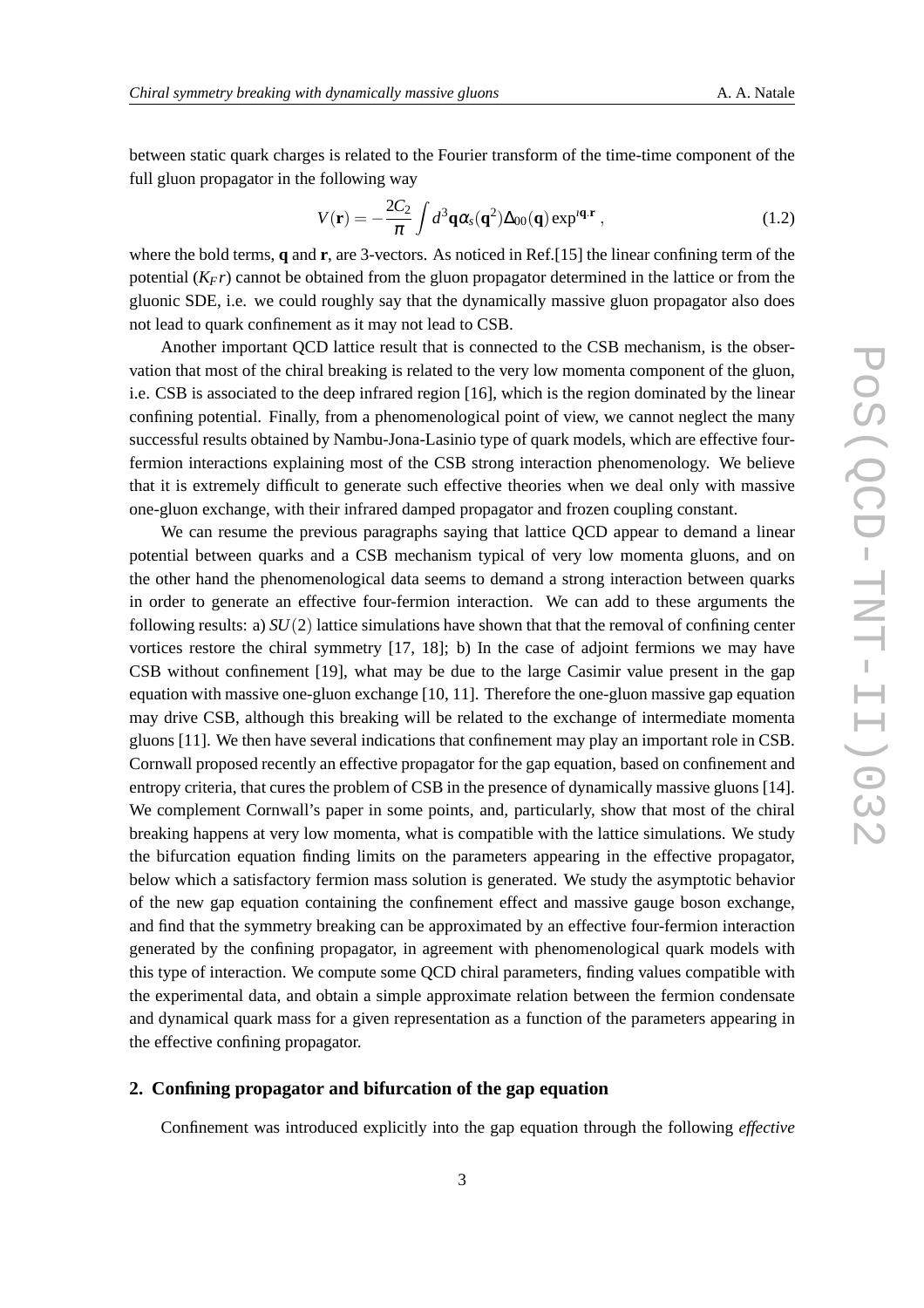*propagator*, *which is not at all related to the propagation of a standard quantum field* [14]:

$$
D_{eff}^{\mu\nu}(k) \equiv \delta^{\mu\nu} D_{eff}(k); \ \ D_{eff}(k) = \frac{8\pi K_F}{(k^2 + m^2)^2} \,. \tag{2.1}
$$

In the  $m \to 0$  limit we would obtain the standard effective propagator  $8\pi K_F \delta^{\mu\nu}/k^4$ , that yields approximately an area law for the Wilson loop. We must necessarily have a finite  $m \neq 0$  value due to entropic reasons as demonstrated in Ref.[14], and its value is related to the dynamical quark mass ( $m ≈ M(0)$ ), as required by gauge invariance, originating a negative term  $-K_F/m$  in the static potential in order to generate the Goldstone bosons associated to the chiral symmetry breaking. Moreover, the Abelian gauge invariance of this effective propagator must appear in the quark action obtained by integrating over quark world lines that will imply a area-law action [14]. It is opportune to remember that for many years it was thought, due to the known Mandelstam approximation [20], that a confining 1/*k* <sup>4</sup> propagator would come out naturally from the Schwinger-Dyson equations. Now, after recognizing that the gluon propagator has a massive behavior [4] and is a "confined" gluon, it seems that we ought to change the paradigm and introduce confinement explicitly into the gap equation as proposed in Ref.[14].

The full gap equation in this case is given by:

$$
M(p^2) = \frac{1}{(2\pi)^4} \int d^4k D_{eff}(p-k) \frac{4M(k^2)}{k^2 + M^2(k^2)} + \frac{C_2}{(2\pi)^4} \int d^4k \frac{\bar{g}^2(p-k)3M(k^2)}{[(p-k)^2 + m_g^2(p-k)][k^2 + M^2(k^2)]},
$$
(2.2)

where  $M(p^2)$  is the dynamical quark mass generated by the confining and dressed-gluon propagator. Apart from the approximate solutions of  $Eq.(2.2)$  found in Ref. [14] we can study its critical behavior examining its bifurcation equation. This equation is a standard Fredholm equation with a positive kernel, and, requiring its solution to belong to  $L^2$ , the spectrum is discrete with a smallest value for the "effective coupling"  $K_F/m^2$  and the 1-gluon exchange coupling  $\bar{g}^2/4\pi$  such that we have the trivial solution for values of these couplings smaller than a certain critical value, and the nontrivial one if their values are larger than this same critical value. If we linearize Eq.(2.2) and define the variables  $x = p^2/M^2$ ,  $y = k^2/M^2$ ,  $\kappa = m^2/M^2$ ,  $\varepsilon = m_g^2/M^2$ ,  $\rho = \Lambda_{QCD}^2/M^2$  and  $f(p^2) = \delta M(p^2)/M$ , we obtain the following bifurcation equation [21]

$$
f(x) = \frac{1}{\pi} \int_0^{\Lambda^2/M^2} dy K(x, y) f(y) , \qquad (2.3)
$$

where we introduced an ultraviolet cutoff  $(\Lambda)$  and the kernel  $K(x, y)$  is equal to

$$
K(x,y) = \frac{y}{(y+1)} \left[ \left( \frac{2K_f}{M^2} \frac{1}{(y+\kappa)^2} + \frac{3C_2}{16\pi} \frac{\bar{g}^2(y)}{(y+\epsilon)} \right) \theta(y-x) + \left( \frac{2K_f}{M^2} \frac{1}{(x+\kappa)^2} + \frac{3C_2}{16\pi} \frac{\bar{g}^2(x)}{(x+\epsilon)} \right) \theta(x-y) \right].
$$
 (2.4)

The kernel  $K$  is square integrable and the first bifurcation point of the nonlinear equation must satisfy  $\frac{1}{\pi} ||K|| = 1$ . This bifurcation condition lead us to Fig.(1), whose curves were obtained in the case of  $n_f = 3$ ,  $\Lambda_{QCD} = 300$ MeV and  $K_F = 0.18$ GeV<sup>2</sup>. The dashed (blue) curve was obtained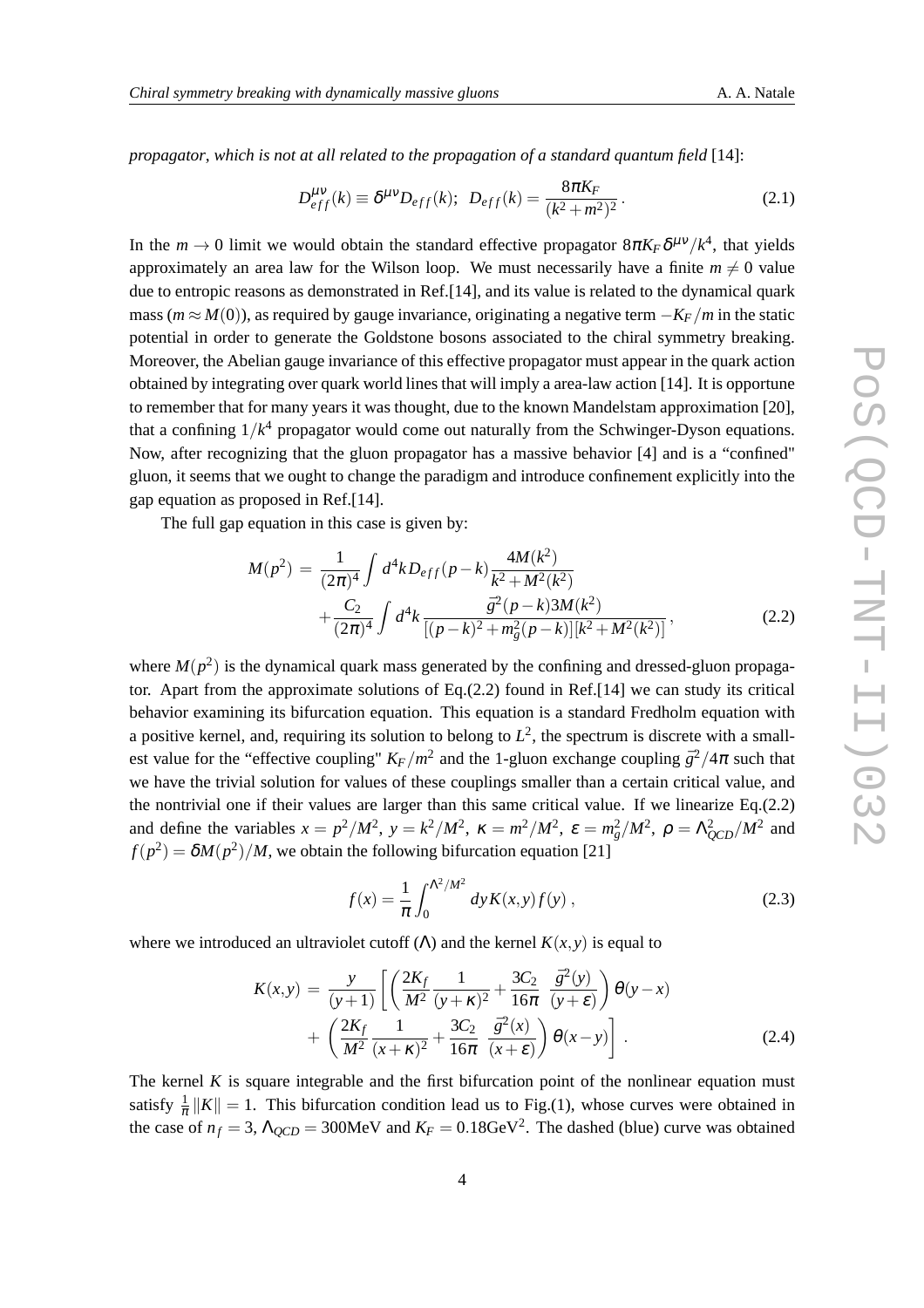with  $m<sub>g</sub> = 600$ MeV, the dot-dashed (red) curve with  $m<sub>g</sub> = 650$ MeV and the solid (black) curve with  $m_g = 700$ MeV. Each point of these curves indicates the bifurcation point for a given *m* value generating a dynamical quark mass *M*. It should be noticed that there is a maximum *m* value above which there is no CSB. It is also interesting to verify that CSB also receives contributions from the massive gluon term, and this is the reason for the differences between the curves, though the massive gluon (or 1-gluon exchange) generates a minute mass, as already observed many years ago in Ref.[12, 13]. As the dynamical gluon mass is decreased we can observe a small increase in the maximum value of the *m* parameter, due to the 1-gluon exchange increasing contribution to the gap equation. The confining effective propagator dominates the amount of symmetry breaking and has most of its effect concentrated in a momentum region below  $\mathcal{O}(100)$  MeV. Actually, as we shall discuss ahead, most of the chiral symmetry breaking will occur due to the low momentum region of the gap equation, what is consistent with lattice observations that the relevant momentum component of gluons for CSB is exactly this region [16]. This fact may be contrasted with the results of Ref.[11], where a larger part of the CSB comes from an intermediate region of  $\mathcal{O}(1)$ GeV. The details of our calculation can be found in Ref.[21].



**Figure 1:** The bifurcation condition for the kernel of Eq.(2.4) is plotted in the case of  $n_f = 3$ ,  $\Lambda_{OCD} =$ 300MeV and  $K_F = 0.18$ GeV<sup>2</sup>. The dashed (blue) curve was obtained with  $m_g = 600$ MeV, the dot-dashed (red) curve with  $m_g = 650$  MeV and the solid (black) curve with  $m_g = 700$ MeV.

# **3. The asymptotic behavior of the gap equation and the four-fermion approximation**

Eq.(2.2) can be transformed into a linear second-order differential equation with a singularity at infinity, subjected to two boundary conditions. Its asymptotic solution is a linear combination of two independent solutions,  $f(x) = b_1 f_+(x) + b_2 f_-(x)$ , which can be obtained by applying the expansion method [24]. In the ultraviolet limit we verify that the asymptotic behavior of the quark self-energy is, apart from logarithmic contributions, the known  $1/p^2$  behavior (or  $f_{reg}^{asymp}$  solution) found by Politzer using the operator product expansion [22]. Notice that the asymptotic behavior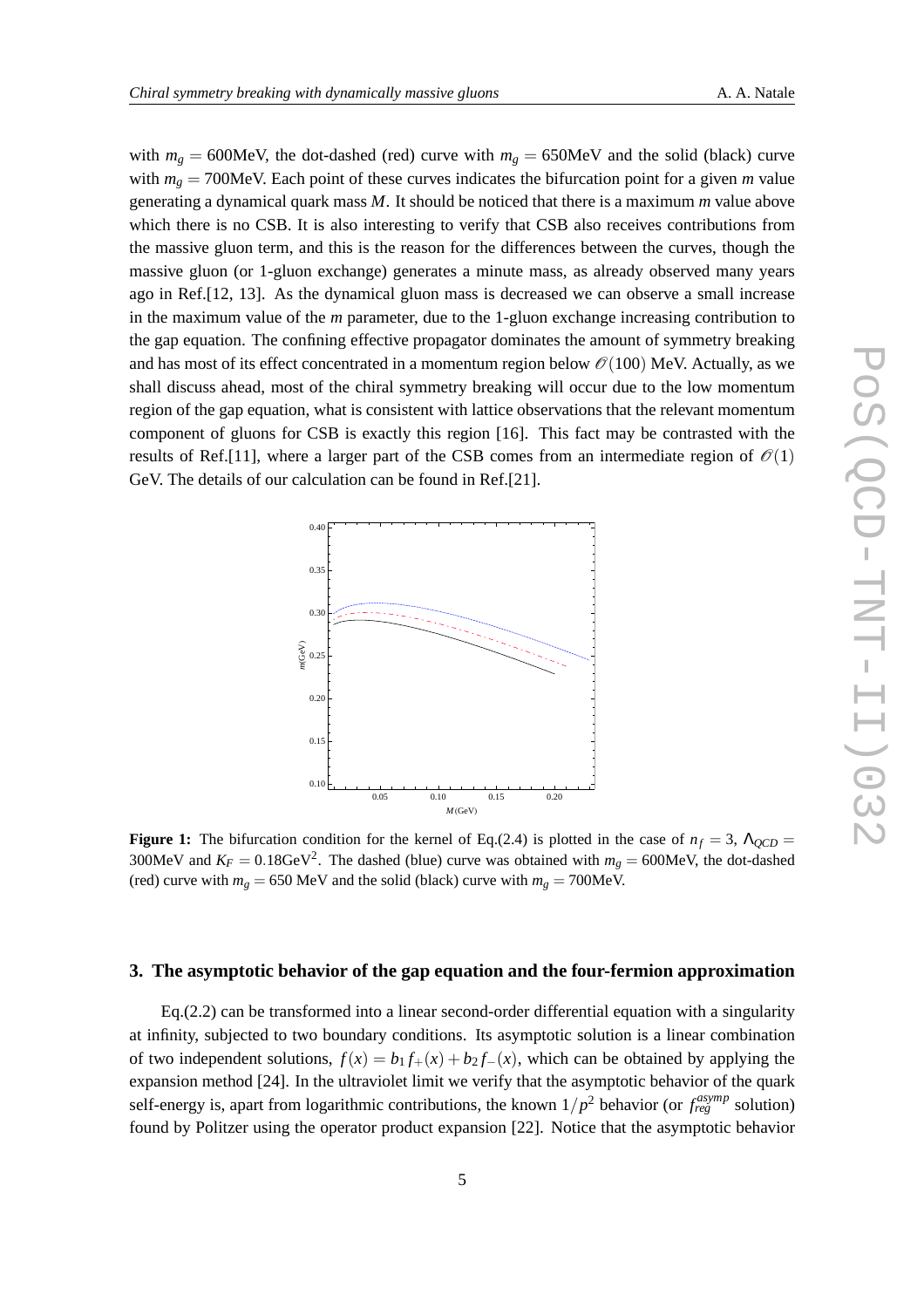is fully described by the 1-gluon exchange, and this is not much different from what was found by Takeuchi [23] in a problem where the CSB is dominated by a four-fermion interaction. The influence of the confining propagator enters only through the boundary conditions. As the mass solution that comes from the confining contribution has a fast falloff, almost behaving as an effective four-fermion interaction it is not surprising at all to see the similarity of our detailed results (see [21]) with the ones of Ref.[23]. As discussed in Ref.[21] for some peculiar values of the parameters appearing in the gap equation we may change the asymptotic behavior of the self-energy, from the regular behavior  $f_{reg}^{asymp}$  to the one known as irregular  $(f_{irreg}^{asymp})$ , not differing from the one with explicit CSB; this fact led us to study an actual four-fermion approximation to the gap equation.

The gap equation has a different asymptotic behavior if the upper cutoff is of order  $m \approx M$ . Assuming an upper limit ( $\Lambda$ ) in the momentum integration, we studied in Ref.[21] the ratio  $R =$  $f_{reg}^{asymp}$  /  $f_{irreg}^{asymp}$  when  $\Lambda \approx m$  as a function of  $a_1 = \frac{2K_f}{\pi M^2}$  and  $a_2 = \frac{3C_2\bar{g}^2}{16\pi^2}$  $\frac{3C_2g^2}{16\pi^2}$ . This ratio is smaller than 1 indicating that the irregular asymptotic behavior of the symmetry breaking solution dominates over the regular one in this particular limit. In order to explore even more this possibility we can assume that the confining contribution could be reduced to an effective four-fermion interaction. Some of the reasons why we are concerned with the possibility of generating a four-fermion interaction are the following: First, confinement is introduced into the gap equation leading to a strong infrared force, we then expect to reproduce some of the many phenomenological successful quark-models based on the Nambu-Jona-Lasinio type of interaction. Secondly, lattice simulations show that the relevant gluonic energy scale of spontaneous CSB is due to the low-momentum component of the gluon field [16], which may indicate the possibility of a natural upper cutoff in the momentum, appearing due to the saturation of the linear potential. The existence of a specific momentum that separates the confinement and perturbative regions has also been discussed in a different context [25]. Finally, the existence of a completely nonperturbative infrared fixed point, as happens when the theory develops a dynamical gauge boson mass [8], may induce effective four-fermion interactions as discussed many years ago in Ref.[26].

It is known that as long as we have a massive gluon propagator it could be imagined that this mass could be factorized from the propagator generating an effective four-fermion interaction, but this is not true because the actual interaction strength is measured by the product "coupling⊗ propagator", and we know from Eq. $(1.1)$  that the 1-gluon exchange has not enough strength to generate such effective interaction. On the other hand the confining effective propagator, with the usual values for the string tension, is strong enough to generate the following effective gap equation:

$$
M_{4f}(p^{2}) = \frac{2}{\pi^{3}} \frac{K_{F}}{m^{4}} \int d^{4}k \frac{M_{4f}(k^{2})}{k^{2} + M_{4f}^{2}(k^{2})} \theta(m^{2} - k^{2})
$$
  
+ 
$$
\frac{C_{2}}{(2\pi)^{4}} \int d^{4}k \frac{\bar{g}^{2}(p - k)3M_{4f}(k^{2})}{[(p - k)^{2} + m_{g}^{2}(p - k)][k^{2} + M_{4f}^{2}(k^{2})]}.
$$
(3.1)

The solution of Eq.(3.1) is similar to the one of Ref. [23] observing the interplay between its 4-fermion coupling constant  $\lambda$  and our effective coupling  $K_F/m^2$ .

In order to show how a 4-fermion approximation is reasonable to describe the critical behavior of the complete Eq.(2.3) studied in the previous section, we can study the bifurcation problem for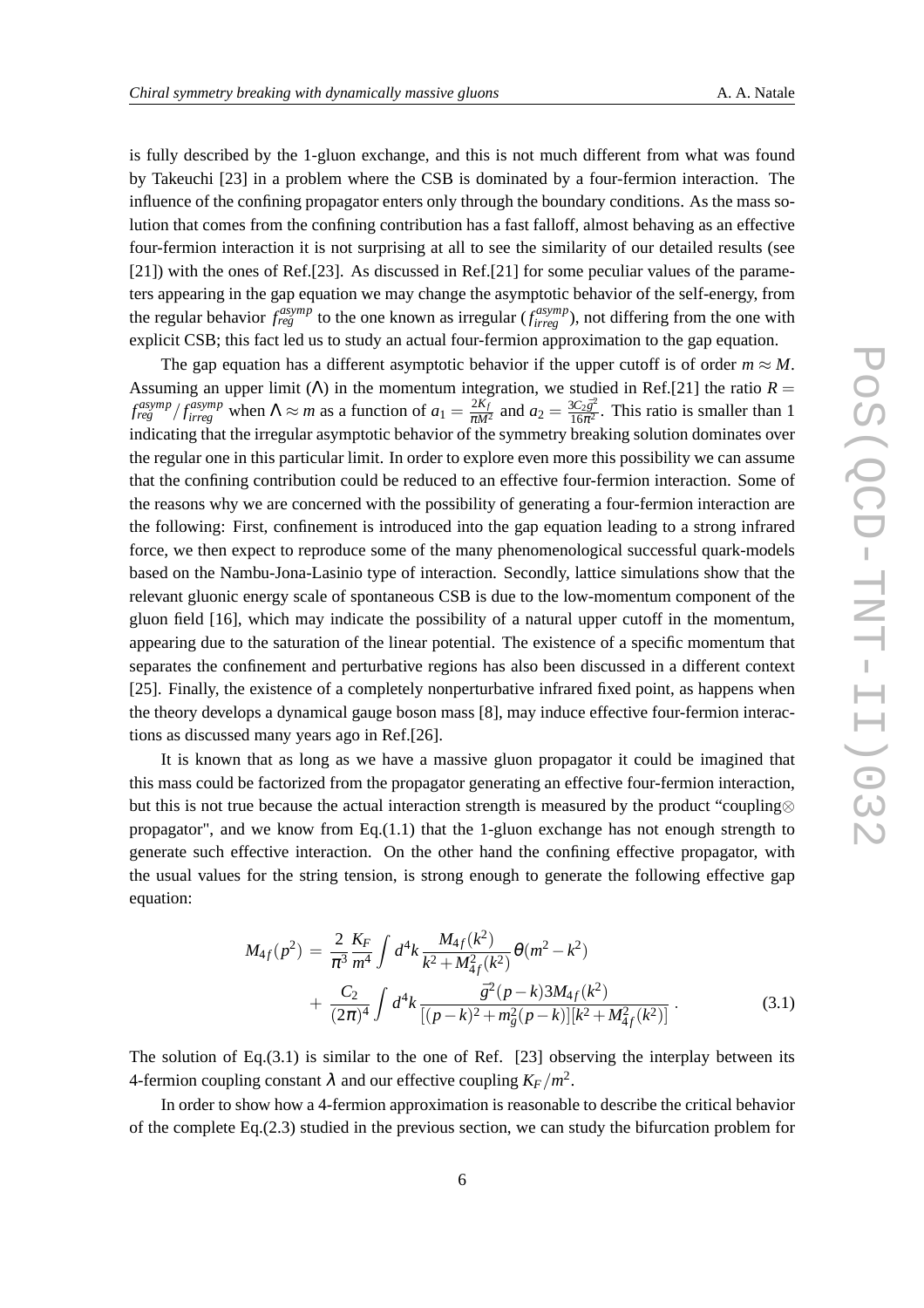the 4-fermion effective kernel given by

$$
||K_{4f}||^{2} = \int_{0}^{\infty} dx \int_{0}^{x} dy \frac{y^{2}}{(y+1)^{2}} \left( \frac{2K_{f}}{M_{4f}^{2} \kappa^{2}} \theta(\kappa - y) + \frac{3C_{2}}{16\pi} \frac{\bar{g}^{2}(x)}{(x+\epsilon)} \right)^{2} + \int_{0}^{\infty} dx \int_{x}^{\infty} dy \frac{y^{2}}{(y+1)^{2}} \left( \frac{2K_{f}}{M_{4f}^{2} \kappa^{2}} \theta(\kappa - y) + \frac{3C_{2}}{16\pi} \frac{\bar{g}^{2}(y)}{(y+\epsilon)} \right)^{2}
$$
(3.2)

We separated the kernel of Eq. (3.2) into two different kernels, one due to the effective fourfermion interaction and another due to the exchange of a massive gluon. Using the triangle inequality  $||K_{4f}|| \equiv ||K_c + K_{1g}|| \le ||K_c|| + ||K_{1g}||$  and the bifurcation condition  $\frac{1}{\pi}||K_{4f}|| = 1$  we compute the critical condition and show in Fig.(2) the dot-dashed (black) curve of critical *m* values for the generation of massive solutions of Eq.(3.1). This curve was obtained for  $m_g = 600$  MeV,  $n_f = 3$ ,  $\Lambda_{QCD} = 300$  MeV and  $K_F = 0.18$  GeV<sup>2</sup>, and for comparison we also draw in Fig.(2) the dashed (blue) critical curve of the complete kernel given by Eq.(2.4) (i.e. without the four-fermion approximation) computed with the same parameters. This shows that most of the symmetry breaking is driven by the confining effective propagator and the four-fermion approximation is quite accurate up to an order of 10%, what is quite reasonable if we consider the use of the triangle inequality to obtain Fig.(2), indicating that the confinement effect, as proposed in Ref.[14], may indeed generate an effective four-fermion interaction.



**Figure 2:** The bifurcation condition obtained for the kernel of Eq.(3.2) using the triangle inequality. The result for  $m_g = 600$  MeV,  $n_f = 3$ ,  $\Lambda_{QCD} = 300$  MeV and  $K_F = 0.18$  GeV<sup>2</sup> is shown by the dot-dashed (black) curve. For comparison we also draw the dashed (blue) critical curve of the complete kernel given by Eq.(2.4) computed with the same parameters.

Besides the fact that the gap equation generated in this approximation is numerically satisfactory, we believe that the confining part of the fermionic SDE should have a natural upper cutoff at some scale not much different from *m*. The reason for this is that the linear potential must break at some critical distance. For  $n_f = 2$  quarks in the fundamental representation, lattice QCD data shows that the string breaks at the critical distance  $r_c \approx 1.25$  fm [27], which corresponds to a *m* value compatible with the one necessary for the expected amount of CSB. It would be outpurposed if confinement (and, in particular, the confining propagator) were still effective to shorter distances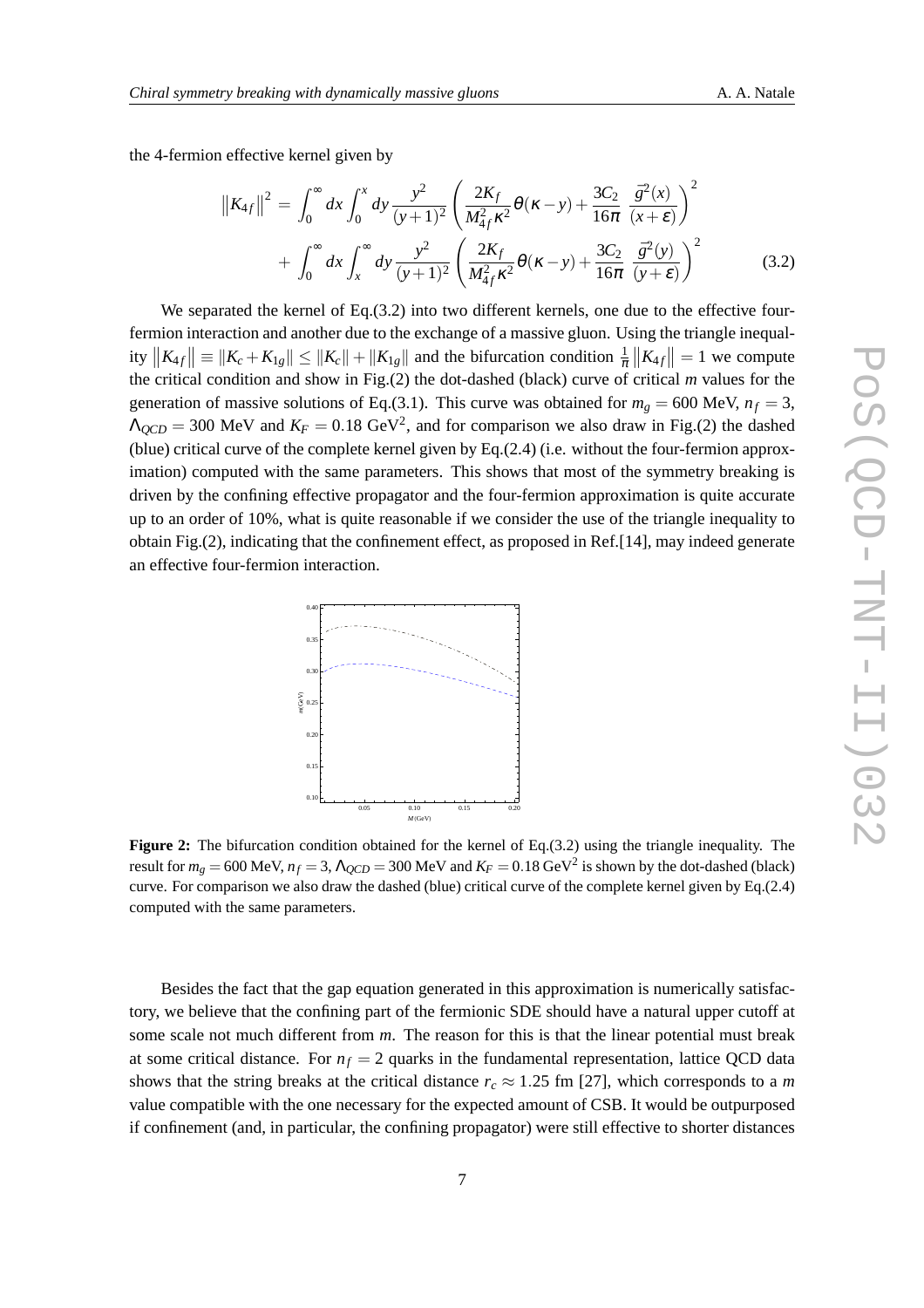| m                      | $J_{\pi}$ | $f_{\pi}$ | $\langle \bar{q}q \rangle$ (1GeV <sup>2</sup> ) | B         |
|------------------------|-----------|-----------|-------------------------------------------------|-----------|
| [MeV]                  | [MeV]     | [MeV]     | $[MeV^3]$                                       | $[MeV^4]$ |
| 160                    | 62.0      | 71.12     | 169.03                                          | 100.09    |
| 180                    | 54.51     | 61.83     | 156.12                                          | 84.96     |
| <b>200</b>             | 46.59     | 52.14     | 142.0                                           | 69.43     |
| <b>Expected Values</b> | 93        | 93        | $229 \pm 9$                                     | 146       |

**Table 1:** Values of  $f_{\pi}$ ,  $\langle \bar{q}q \rangle$  and B as a function of *m* obtained with the numerical solution of Eq.(2.2).

or large momentum scales. We can resume our results up to now (as detailed in [21]): a) Most of the CSB comes from a momentum region below  $\mathcal{O}(100)$  MeV and b) The effective confining propagator seems to generate an effective four-fermion interaction, which is not only observed through the bifurcation condition in Fig.(2) but also through the full numerical solution of the gap equation [21].

To confirm that the scenario of Ref. [14] is fully consistent with the CSB phenomenology, we compute several chiral parameters with the same values of  $n_f$ ,  $\Lambda_{QCD}$ ,  $K_F$  and  $m_g$  discussed above and  $m = 180$  MeV, which leads to the usually expected dynamical quark mass of 250 MeV. These calculations are performed in the case of the full gap equation  $(Eq.(2.2))$  and the results do not change appreciably from the values obtained with the four-fermion approximation. The chiral parameters, computed in the Abelian gluon approximation, that we consider are: a) The pion decay constant  $f_{\pi}^2 = \bar{f}_{\pi}^2 + \delta f_{\pi}^2$ , where  $\delta f_{\pi}^2$  is a correction to  $\bar{f}_{\pi}^2$  as determined in [28]; b) The quark condensate  $\langle \bar{q}q \rangle$  at the scale  $\mu^2 = 1$  GeV<sup>2</sup>; c) The MIT bag constant B. The results for these three parameters, computed as a function of *m*, are shown in Table (1). These values were calculated in the simple rainbow approximation [21], and better choices for the vertex function as well as higher order corrections for these quantities can bring them closer to the experimental values.

### **4. CSB for higher dimensional representations**

The study of CSB for fermions in higher dimensional representations is of interest because it is a possible way to verify how this mechanism is distinct from the confinement one, as well as it is important for technicolor model building. If a type of Casimir scaling occurs [7], we expect that for higher dimensional representations the CSB typical mass scale would be different from the one for the fundamental representation, and perhaps different from the confinement scale. It has also been argued that for "quarks" in the adjoint representation the dynamically massive gluons may have enough strength to generate a dynamical quark mass [10, 11]. Indeed in Ref.[11] a large dynamical mass was found for fermions in the adjoint representation, and one naively would expect that in this case the confining and chiral breaking transitions would appear separately.

If we follow straightforwardly the model of Ref.[14] we must also verify what is the difference introduced by the confining propagator in the case of higher dimensional representations, because in principle we should replace the string tension  $K_F$  by  $K_R$ , which is the string tension for fermions in the representation *R*. We assume that this replacement is accurate, although we know that the phenomenological potential, and consequently the string tension, does change according to the representation. For instance, in the case of the adjoint representation it is known that  $V_A(r \to \infty) = 2M_g$ ,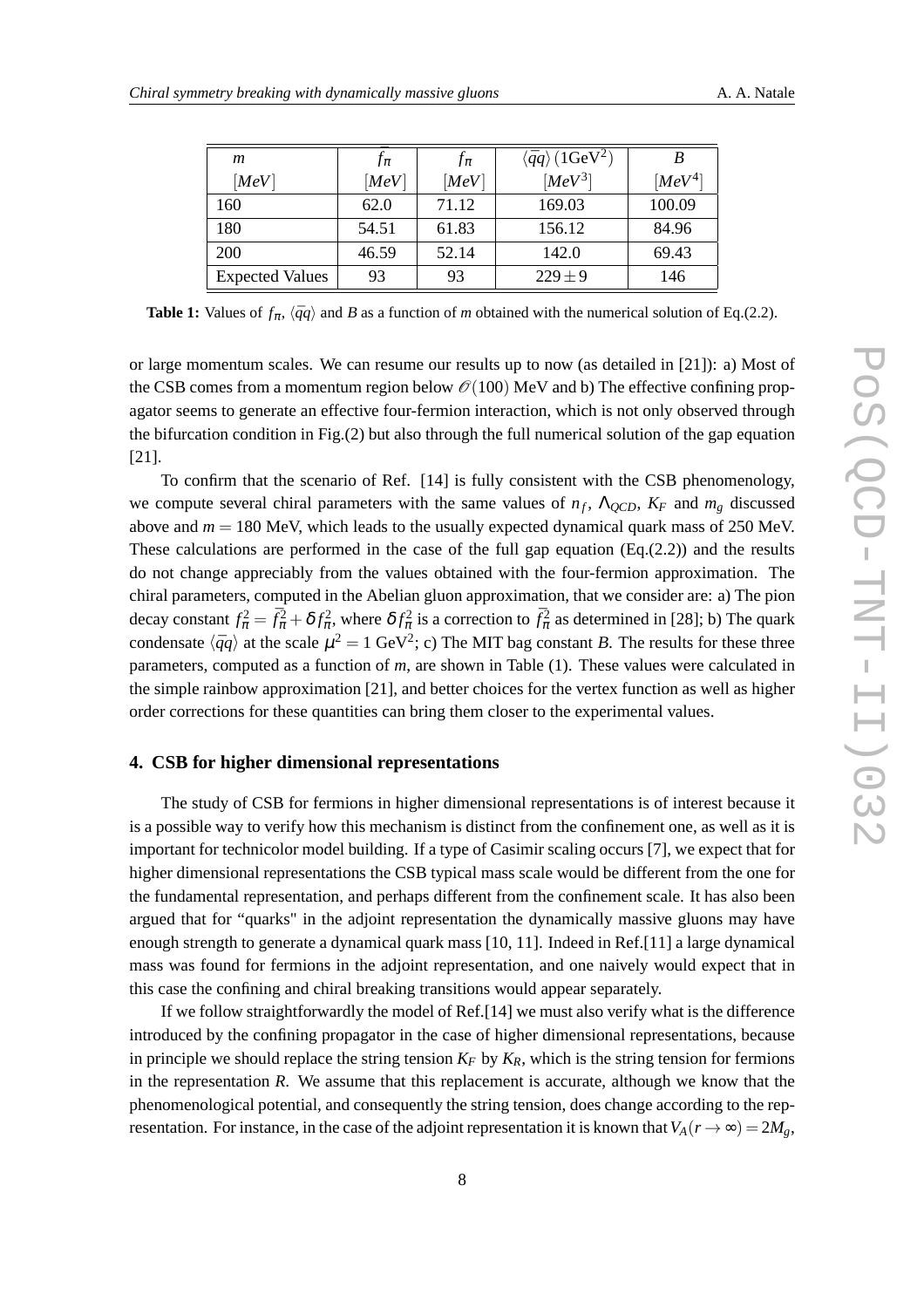where  $M_g$  is the energy of the lightest glueball. Moreover, the adjoint representation is not confined but screened [29], what means that the confining propagator should be understood as effective up to a certain distance in these cases. Of course, no matter what the fermionic representation is we shall have a critical distance above which the string breaks. We assume that in the model of Ref.[14] most of the chiral symmetry breaking is still related to the form of Eq.(2.1), which does not get the chance to be probed at large distances, consequently we may still expect that most of the CSB is driven by the "confining" propagator.

The fermion condensate is the most frequent quantity used to characterize the chiral phase transition, and it is this quantity that we will analyze to investigate CSB for fermions in different representations. It is easier to compute this quantity for different fermion representations if we consider the gap equation in the four-fermion approximation given by  $Eq.(3.1)$ , perform the angle approximation and neglect the gluon mass in the propagator of the 1-gluon exchange contribution:

$$
M_{4f}(p^{2}) = \frac{2}{\pi^{3}} \frac{K_{R}}{m^{4}} \int_{0}^{m^{2}} d^{4}k \frac{M_{4f}(k^{2})}{k^{2} + M_{4f}^{2}(k^{2})} + \frac{C_{2}}{(2\pi)^{4}} \int d^{4}k \frac{\bar{g}^{2}(p)3M_{4f}(k^{2})}{p^{2}[k^{2} + M_{4f}^{2}(k^{2})]} \theta(p^{2} - k^{2}) + \frac{C_{2}}{(2\pi)^{4}} \int d^{4}k \frac{\bar{g}^{2}(k)3M_{4f}(k^{2})}{k^{2}[k^{2} + M_{4f}^{2}(k^{2})]} \theta(k^{2} - p^{2}).
$$
 (4.1)

On the other hand we may write the fermion condensate for the representation *R* in the following form

$$
\langle \bar{q}q \rangle_R(m^2) = -\frac{N_R}{4\pi^2} \int_0^{m^2} dx \frac{xM_R(x)}{[x + M_R^2(x)]},
$$
\n(4.2)

where  $N_R$  is the dimension of the fermion representation *R* and  $M_R(x)$  its dynamical mass. We are forcing the upper limit of Eq.(4.2) to be of  $\mathcal{O}(m)$ , which can be as low as 0.18 GeV, while  $\langle \bar{q}q \rangle$  is well known at the 1 GeV scale. We did this, as we shall see below, in order to easily compare the condensate expression to Eq.(4.1), but we can check that Eq.(4.2) provides a good estimate of the quark condensate at 1 GeV [21]. We stress that the upper limit in the first integral in the right-hand side of Eq.(4.1) may be a physical one in order to be consistent with the critical distance at which the string breaks.

Eq.(4.2) can be compared to Eq.(4.1), the dynamical fermion mass  $M_R$  in the four-fermion approximation, if we set all integrals at the scale *m*, obtaining

$$
M_R(m^2) \approx \left[\frac{2K_R}{\pi m^4} + \frac{3C_{2R}g_R^2(m^2)}{16\pi^2 m^2}\right] \int_0^{m^2} dx \frac{xM_R(x)}{x + M_R^2(x)}.
$$
 (4.3)

Since the first term between brackets in the right-hand side of Eq.(4.3) is much larger than the second one, combining the two last equations we have  $\langle \bar{q}q \rangle_R(m^2) \approx -\frac{N_R}{8\pi}$ *m* 4  $\frac{m^4}{K_R} M_R(m^2)$ . For quarks in the fundamental representation, this relation underestimates the condensate due to the fact that the integration area in this equation was drastically reduced when we cutoff the integral at *m* 2 . Since the effect of the Eq.(2.1) is the dominating one, it is quite plausible that the relation between the condensates holds up to other scales (still keeping the factor  $m<sup>4</sup>$  in the right-hand side) and it can be tested through lattice simulations.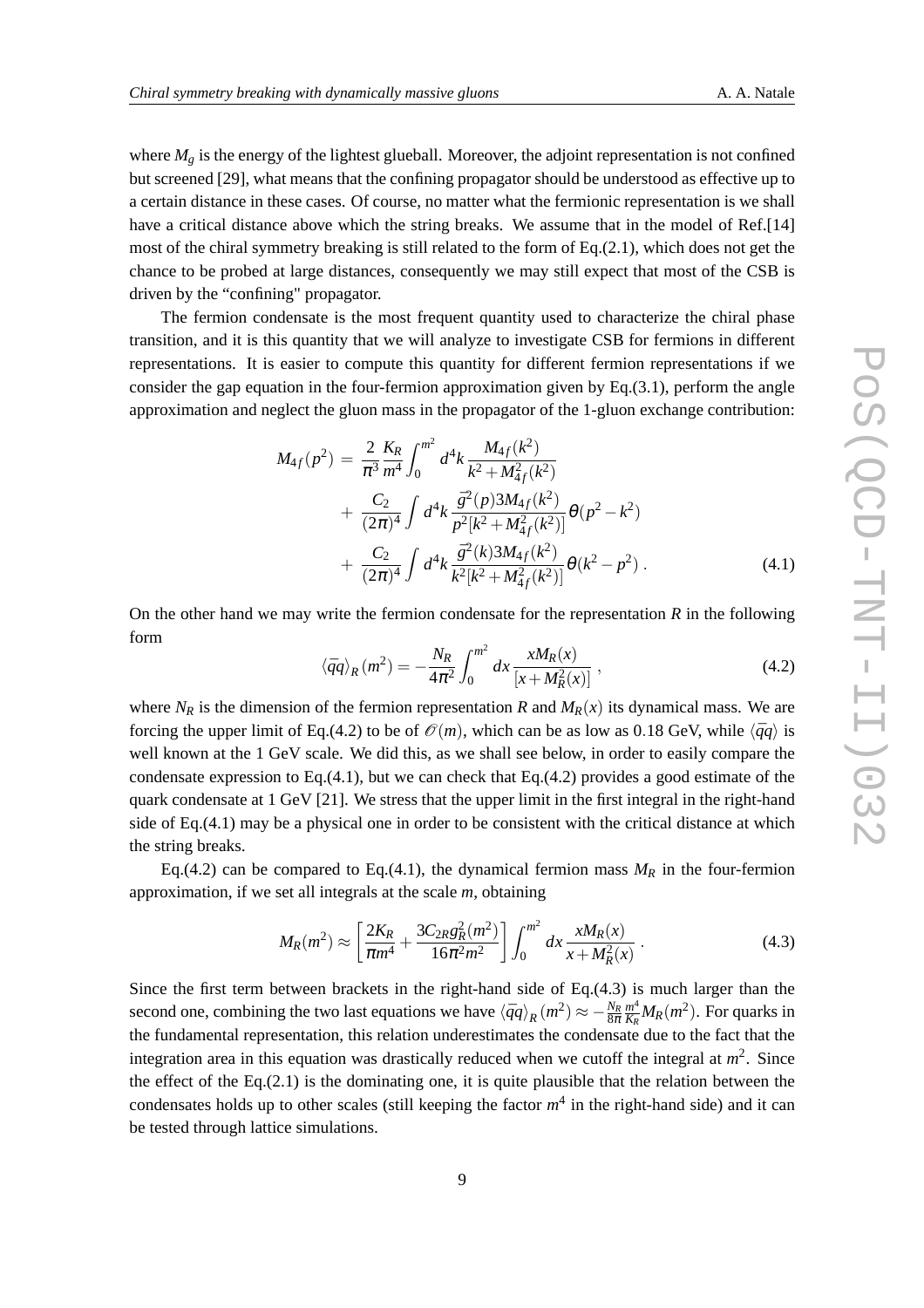We can now make a few comments on the differences between CSB for fermions in the fundamental and adjoint representations estimating the ratio of the condensates for *SU*(3) fermions in these representations. First we need to know how the string tension changes as we change the fermion representation. It has been observed in lattice simulations what is usually called Casimir scaling for the string tension [29], i.e.  $K_R \approx \frac{C_R}{C_R}$  $\frac{C_R}{C_F}K_F$  where  $C_R/C_F$  is the ratio between the Casimir operators for the representation *R* and the fundamental one. For *SU*(*N*) theories and a finite *N* the Casimir scaling law must break down at some point, and should be replaced by a dependence on the *N*-ality *k* of the representation  $K_R = f(k)K_F$  [29]. This change of behavior is credited to an effect of force screening by the gluons. For fermions in the adjoint representation the *N*-ality is zero, therefore, according to Casimir scaling, the adjoint string tension is given by  $K_A = \frac{2N^2}{N^2}$  $\frac{2N^2}{N^2-1}K_F$ , and, as a reasonable approximation, we may assume  $K_A \approx 2K_F$ . Consequently we obtain the following ratio at the scale *m* 2

$$
\frac{\langle \bar{q}q \rangle_3}{\langle \bar{q}q \rangle_8} \approx \frac{3}{4} \frac{M_3}{M_8} \,. \tag{4.4}
$$

Once the dynamical masses almost scale with the string tension value we could say that the above ratio is roughly of order 3/8. Of course, the uncertainty in this estimative is certainly connected to the remarks made at the beginning of this section about the phenomenological potential and the effective propagator for the adjoint representation. For other fermionic representations the screening behavior is smaller, although in all cases we certainly have a limit on the critical distance for which this approach is valid that will be connected with the string breaking mechanism.

#### **5. Conclusions**

We discussed chiral symmetry breaking in QCD and in the presence of dynamically massive gluons. Confinement was introduced into the SDE in the form of an effective propagator, which is one that can reproduce an area law for quarks. This is a phenomenological way to investigate the possibility, indicated by the lattice, of confinement (by center vortices) being intrinsically related to chiral symmetry breaking. We briefly review the conditions for the confining propagator to generate non-trivial massive solutions. We studied the bifurcation condition for the complete gap equation, i.e. the one with the exchange of dynamically massive gluons and with the inclusion of the confining effective propagator dependent on the entropic parameter *m*, which must be proportional to the dynamical quark mass, and on the string tension  $K_F$ , verifying that there is a maximum *m* value below which the chiral symmetry is broken, and generating the expected values for the dynamical quark masses. As already known in the literature we verified that the massive gluon exchange gives only a minute contribution to the dynamical quark mass. Most of the breaking is due to the confining propagator and this may be one indication that we should not expect large differences between the chiral and confinement transitions.

It is known that the quark gap equation with a massive gluon cannot be reduced to an effective four-fermion interaction due to the small infrared strength of the product "coupling⊗propagator", however we verified that this is not the case for the confining effective propagator. The bifurcation equation for the gap equation with the four-fermion approximation performed in the confining part reproduces approximately the result of the complete gap equation. Our numerical calculation of the quark mass is consistent with the approximate results obtained by Cornwall [14].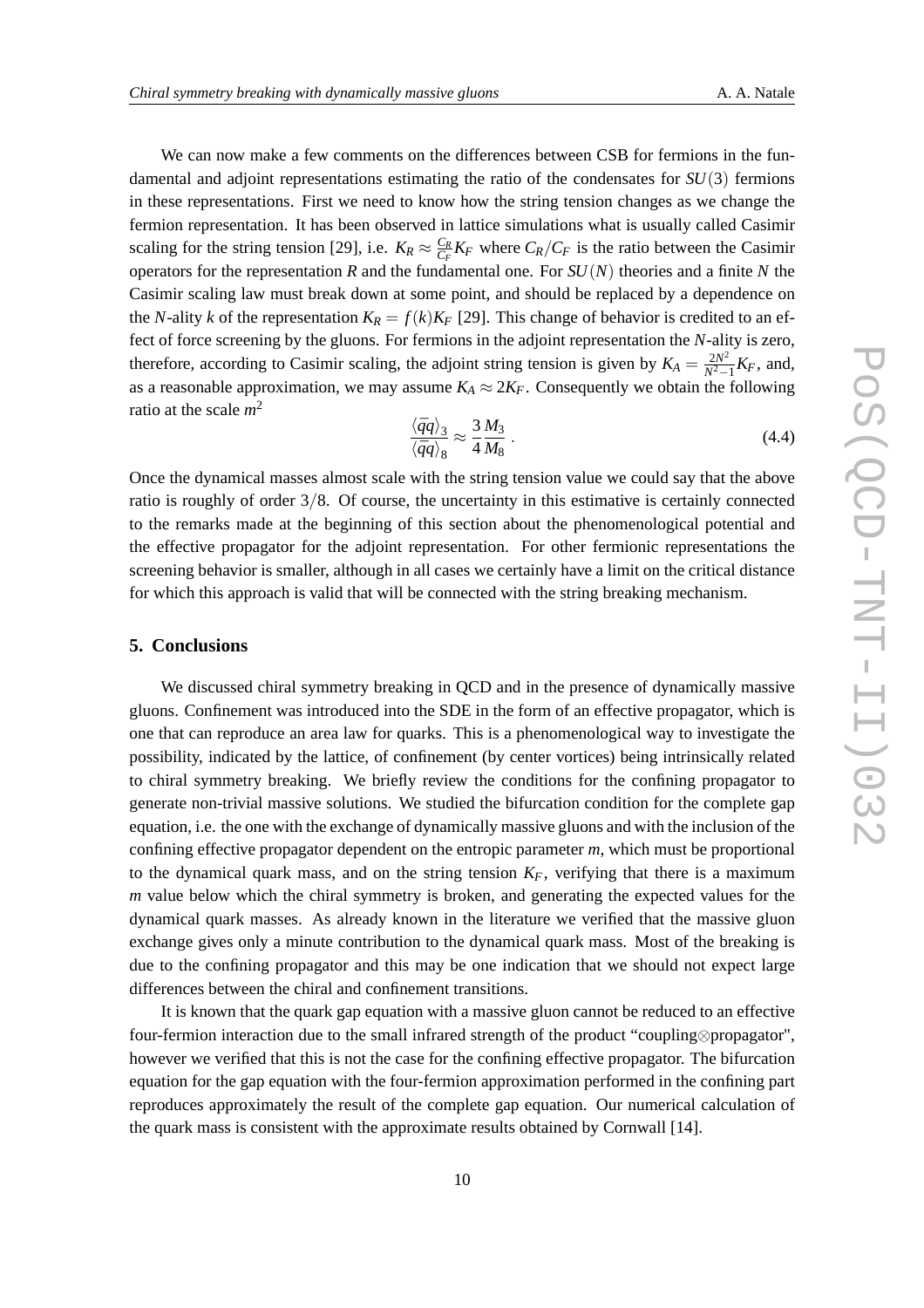We discuss CSB for fermionic representations different than the fundamental one. We found a simple relation between the fermion condensate and the fermionic dynamical mass. This relation depends on the dimension of the fermion representation, *m* and *KF*, and we assumed that the form of Eq.(2.1) still holds for different fermionic representations up to a certain distance. In principle such relation can be studied in lattice simulations.

Our results indicate that the CSB mechanism proposed in Ref.[14] can account for the expected values of several known chiral parameters. The model also seems to indicate that the CSB scale is connected to the confinement one even for fermions in higher dimensional representations. How far can we assume the four-fermion approximation discussed here for the purpose of practical calculations still needs further analysis. Finally, a more precise determination of the CSB observables can be obtained with the introduction of more sophisticated vertex functions and higher order corrections.

## **Acknowledgments**

We are indebted to A. C. Aguilar and Prof. J. M. Cornwall for discussions. This research was partially supported by the Conselho Nacional de Desenvolvimento Científico e Tecnológico (CNPq) (AD and AAN), and Fundação de Amparo a Pesquisa do Estado de São Paulo (FAPESP) (FAM).

#### **References**

- [1] C. D. Roberts and A. G. Williams, *Dyson-Schwinger Equations and their Application to Hadronic Physics*, Prog. Part. Nucl. Phys. **33**, 477 (1994).
- [2] J. M. Cornwall, *Dynamical Mass Generation in Continuum QCD*, Phys. Rev. D **26**, 1453 (1982).
- [3] D. Binosi and J. Papavassiliou, *Pinch Technique: Theory and Applications*, Phys. Rept. **479**, 1 (2009)
- [4] A. C. Aguilar, D. Binosi and J. Papavassiliou, *Gluon and ghost propagators in the Landau gauge: Deriving Lattice results from Schwinger-Dyson Equations*, Phys. Rev. D **78**, 025010 2008.
- [5] J. M. Cornwall, J. Papavassiliou and D. Binosi, *The pinch technique and applications to non-Abelian gauge theories*, Cambridge University Press, Cambridge 2011.
- [6] A. Cucchieri and T. Mendes, *Numerical test of the Gribov-Zwanziger scenario in Landau gauge*, PoS **QCD-TNT 09**, 026 (2009).
- [7] S. Raby, S. Dimopoulos and L. Susskind, *Tumbling Gauge Theories*, Nucl. Phys. B **169**, 373 (1980).
- [8] A. C. Aguilar, A. A. Natale and P. S. Rodrigues da Silva, *Relating a gluon mass scale to an infrared fixed point in pure gauge QCD*, Phys. Rev. Lett. **90**, 152001 (2003).
- [9] A. A. Natale, *QCD phenomenology with infrared finite SDE solutions*, PoS **QCD-TNT 09**, 031 (2009).
- [10] J. M. Cornwall, *Center vortices, the functional Schrodinger equation, and CSB*, Invited talk at the conference "Approaches to Quantum Chromodynamics", Oberwölz, Austria, September 2008, hep-ph/0812.0359.
- [11] A. C. Aguilar and J. Papavassiliou, *Chiral symmetry breaking with lattice propagators*, Phys. Rev. D **83**, 014013 (2011).